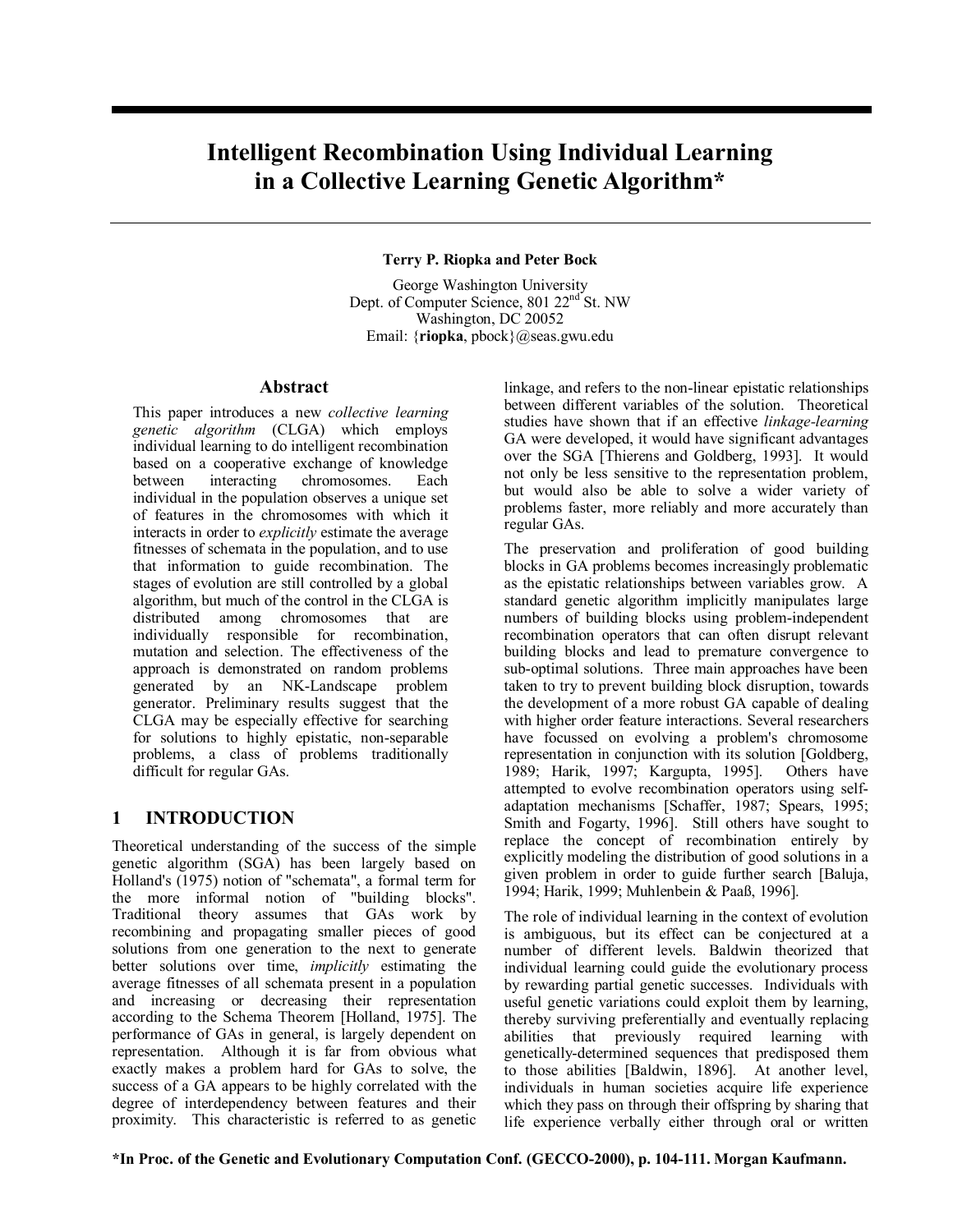exchange. In addition, superior intelligence and selective mating may result in genetically superior offspring potentially biasing the distribution of future offspring. Finally, at the highest level, subsequent generations benefit from the learned experiences of their ancestors, building on that knowledge and using it to advance civilization.

The research presented in this paper seeks to address the following question: can individual learning and exchange of knowledge help a genetic algorithm to search a solution space more effectively? In particular, can such an approach lead to a more robust GA capable of dealing with higher order feature interactions? **The objective of this research is to design and test an approach which employs individual learning to do intelligent recombination based on a cooperative exchange of knowledge between interacting chromosomes.** Each individual in a population "observes" a unique set of features in the chromosomes with which it interacts in order to *explicitly* estimate the average fitnesses of schemata in the population, and to use that information to guide recombination. Individuals collaborate and exchange knowledge to modify their chromosome strings, essentially replacing the random crossover operator with a consensus of information based on the permutations of observed symbols that yield the best string fitness.

The following section summarizes the proposed algorithm, giving a high-level pseudocode description of its main features. It describes the central element of the approach, specifically: the mechanism for acquiring, storing, and exchanging knowledge between individuals and then continues to elaborate on remaining details. Section 3 presents preliminary results, and section 4 presents conclusions and describes future work.

## **2 CLGA DESCRIPTION**

A *Collective Learning Genetic Algorithm* (CLGA) consists of a population of adaptive learning agents called **SmartChromosomes**. Each SmartChromosome consists of two components: an instantiation of a collective learning automaton (CLA) and a chromosome string representing the best solution the SmartChromosome has found so far. The concept of a CLA is derived from collective learning systems theory [Bock, 1993] an adaptive approach to learning, closely related to the fields of reinforcement learning, connectionism and learning automata. In general, a CLA incorporates several components: a set of sensors for the perception of stimuli from an external environment, a network of adaptive processors for the synthesis of trial responses based on the perceived stimuli, an evaluation policy for measuring the effectiveness of the trial responses, and a compensation/ update policy for the dynamic modification of the knowledge stored in the memory of its processors.

In this application, the "sensors" of the CLA consist of a fixed number of **feature detectors**, each associated with a histogram that contains the accumulated knowledge of the

fitness of schemata the SmartChromosome has "observed". Each feature detector monitors a unique set of chromosome sites. Its corresponding histogram contains one bin for every possible permutation of symbols for the chromosome sites, which the feature detector monitors. The number of feature detectors in each SmartChromosome (*d*) and the cardinality of the set of monitored sites (*k*) are both parameters of the algorithm. For example, for binary encodings, a feature detector monitoring  $k$  chromosome sites will have  $2^k$  bins. Figure 1 shows a graphical depiction of two SmartChromosomes, taken from a binary encoded population with  $d=2$ ,  $k=3$  and string length  $N=12$ .

In each generation, SmartChromosomes interact, "inspecting" the strings of other SmartChromosomes and "interrogating" each other to obtain information which can help each improve its own string. Instead of exchanging schemata parts, each combines its own knowledge with others' to determine the manner in which it will modify its string. If a modification results in a string superior to its previous string, the new string is retained, otherwise, the SmartChromosome reverts to the previous one. In either case, the SmartChromosome learns from the interaction and subsequently passes on what it learns to other SmartChromosomes it encounters. CLGA Pseudocode is shown in Figure 2.



**Figure 1** : During inspection, the feature detectors of SmartChromosome A "observe" the shaded symbols pointed to by arrows. For feature detector f1, this causes the bin weight for state [001] to be replaced by the average of the fitness of SmartChromsome B's string and all other string fitnesses that contributed to that bin<br>in the past. The same is done for bin weight f2[100].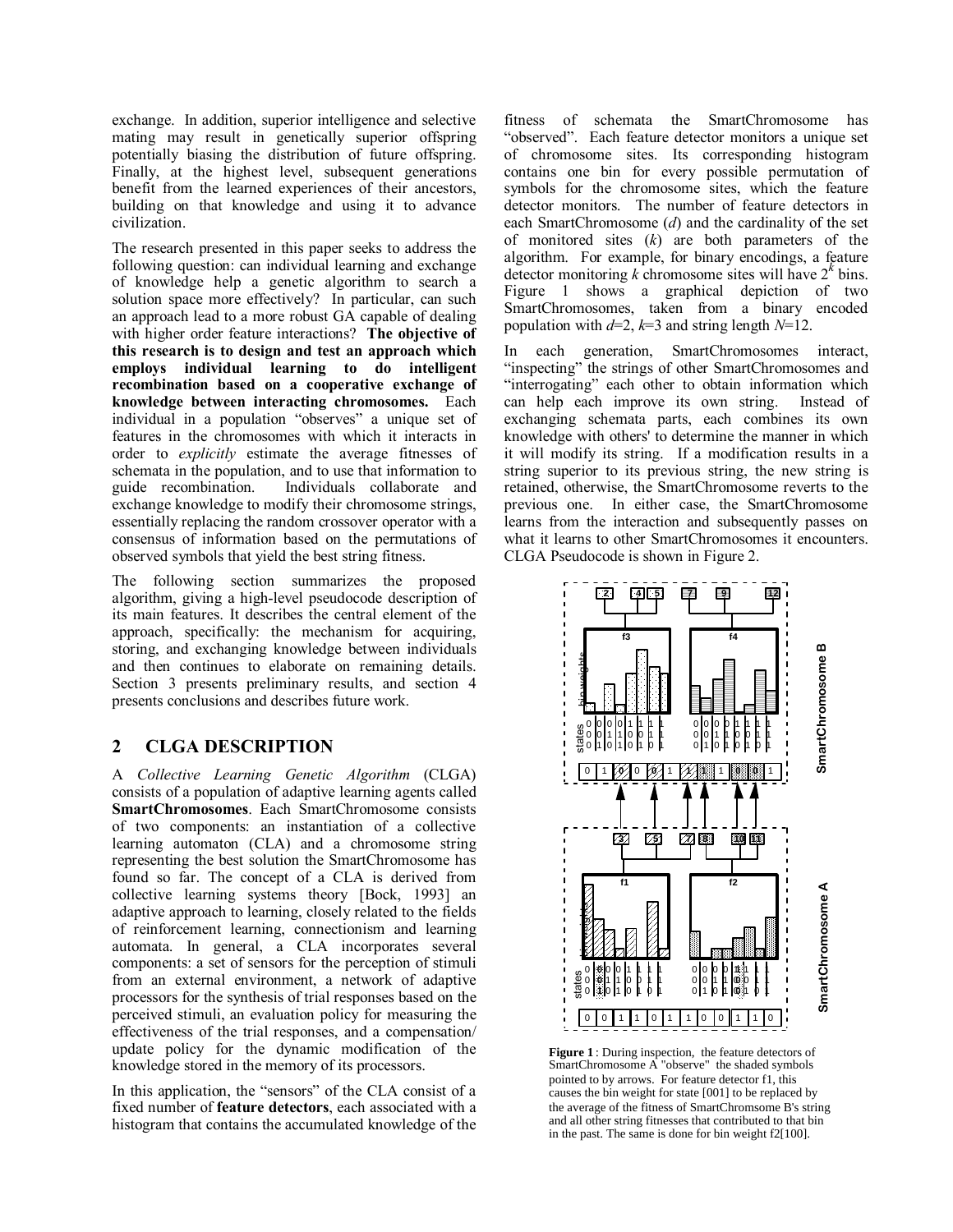```
Create population of P SmartChromosomes
```
Initialize and evaluate SmartChromosome strings

**REPEAT (**until termination criterion is met**)**

**FOR i=1 to P** 

#### **Mate:**

SmartChromosome **i** selects m mates randomly from the population.

#### **Learn by Inspection:**

SmartChromosome **i** inspects all m mates and updates its knowledge based on the observed schemata and other information the mates may have accumulated.

#### **Learn by Interrogation:**

SmartChromosome **i** uses knowledge encoded in the feature detectors of one or more of the m mates and its own to modify oldString.

#### **Mutate:**

SmartChromosome **i** applies mutation operator to oldString to get newString.

#### **Evaluate:**

SmartChromosome **i** evaluates newString.

**Learn from Experience:**

**IF (**newString is fitter than oldString**) THEN** SmartChromosome **i** updates its knowledge based on newString

 **ELSE** SmartChromosome **i** reverts to oldString and updates knowledge based on the failed attempt

**Figure 2:** CLGA Pseudocode

Given a feature detector cardinality of *k*, the total number of possible combinations of monitored sites is *N* chromosome sites taken *k* at a time  ${}_{N}C_{k}$ . The number of SmartChromosomes (*P*) in the CLGA population is determined by the number of feature detectors per SmartChromosome and the **combination ratio**  $r_c$ , the fraction of combinations actually incorporated into the population. Hence,

$$
P = \left\lceil \frac{r_{c \ N} C_k}{d} \right\rceil \qquad \qquad 2.1
$$

A population is created by randomly selecting the required number of combinations (without replacement) from the total and distributing feature detectors as randomly as possible among the SmartChromosomes, taking care to insure a uniform cover for all chromosome sites. The cover of a chromosome site is the total number of feature detectors in the population whose monitored sites include that site. Note that feature detectors *within* a SmartChromosome (in this CLGA) do not overlap. The following paragraphs explain the chromosome strings are generated randomly and pseudocode headings in the FOR loop of figure 2.

**Mate.** Each SmartChromosome mates with *m* other SmartChromosomes selected randomly from the population. Mating merely determines which subset of SmartChromosomes will be *inspected* and *interrogated* by each SmartChromosome. Note that mating in the context of the CLGA is not reciprocal, *i.e.* a SmartChromosome inspects and interrogates its mates but not (necessarily) *vice versa*.

**Learn by Inspection.** A SmartChromosome **inspects** the strings of its mates by noting in each mate's string the particular permutation of symbols at the location of the sites monitored by the SmartChromosome's feature detectors. The particular permutation of symbols observed in the inspected string acts as a stimulus for each feature detector.The arrival of a stimulus causes each feature detector to generate a response, whose evaluation is the fitness of the inspected string. A compensation policy adjusts the final value in the corresponding feature detector bin by replacing the previous value with the average of all the evaluations (including the current one) to date. Note that this average is not weighted, so that all observations are given equal weight. Figure 1 depicts the feature detectors and corresponding "observed" states for a case where one SmartChromosome(A) inspects another SmartChromosome(B).

Learn by Interrogation. A SmartChromosome **interrogates** its mates by combining the best states of its own feature detectors with those of its mates' feature detectors in order to modify its string. Best states from each mate's feature detectors function as stimuli causing the SmartChromosome to modify its string as follows. All best states are sorted in descending order by weight magnitude. The corresponding permutations of symbols are integrated sequentially state by state beginning with the best state with the largest magnitude, overwriting the relevant chromosome sites in the SmartChromosome's string. In order for a state to be **consistent**, none of the monitored sites of the corresponding feature detector may overlap with those of any of the previously integrated states or, in case of overlap, the symbols in the overlapping sites must be identical. States, which are not consistent, are omitted. Figure 3 follows through an example where SmartChromosome(A) interrogates SmartChromosome(B).

**Mutate.** Once the string has been modified, a mutation operator is applied to the resultant chromosome, as an "insurance policy" against loss of diversity in any one of the symbol positions.

**Evaluate.** Finally, the SmartChromosome evaluates its string using the fitness function.

**Learn from Experience.** The SmartChromosome inspects its new string regardless of what its relative fitness is, thus learning from both good and bad attempts. However, if the new string fitness is worse, the SmartChromosome restores its previous string and inspects *it*, thus reinforcing the symbols observed in the original string. In effect, the offspring competes with its parent.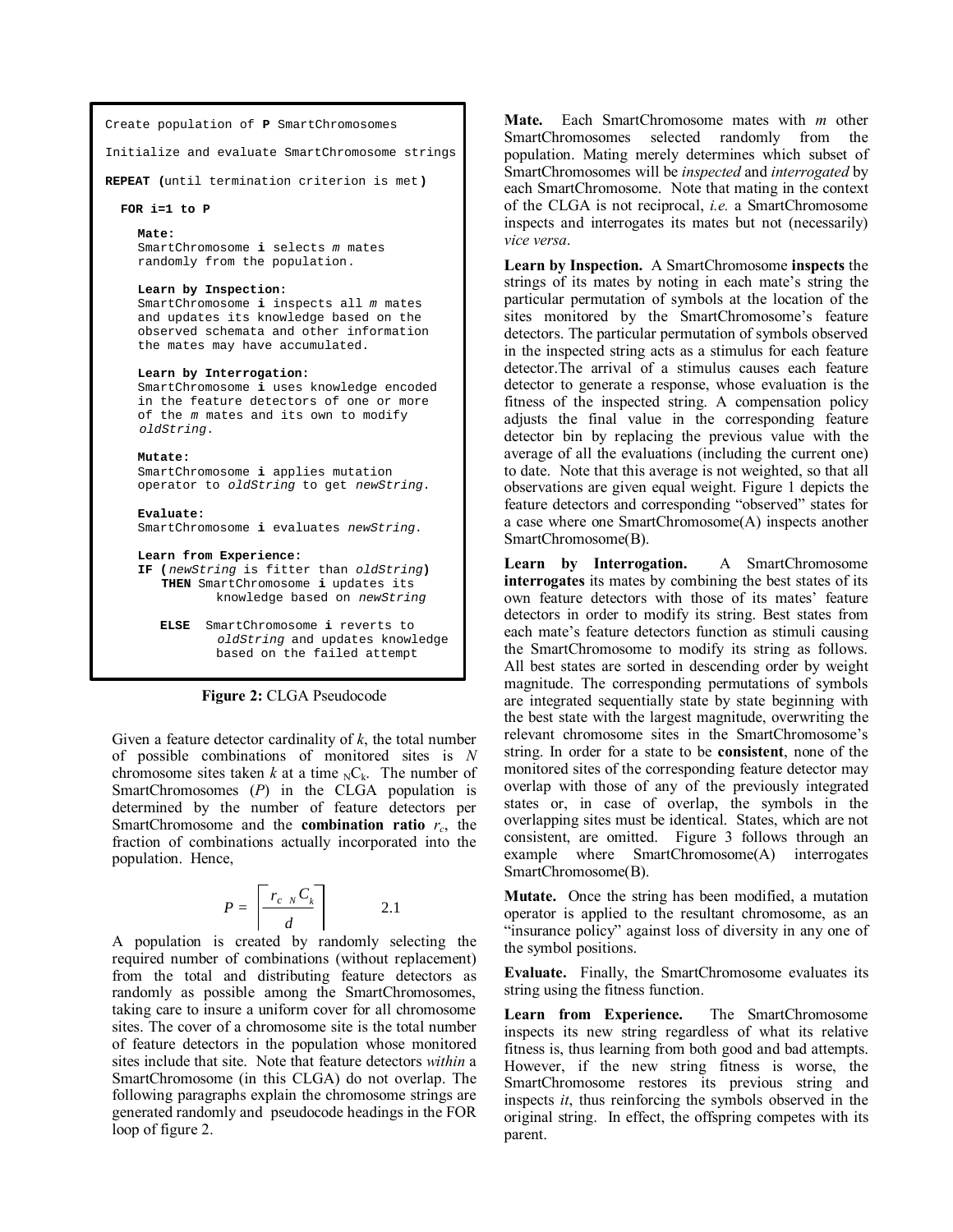

**Figure 3:** SmartChromosome A learns by interrogation. **[Step 0]** SmartChromosome A instructs SmartChromosome B to send the best state from each of its feature detectors (f3 and f4) and corresponding bin weights (shaded). SmartChromosome A combines its best states (shaded) with those from SmartChromosome B and sorts them in descending order by bin weight to obtain the following list: f1[000], f3[101], f4[011] and f2[111]. SmartChromosome A uses this list to modify its chromosome string through steps 1-4 as follows. **[Step 1]** The best state with the largest bin weight ([000] from f1) causes SmartChromosome A to replace the symbols at chromosome sites 3, 5 and 7 (the sites monitored by f1) with the symbols [000]. **[Step 2]** The best state with the next largest bin weight ([101] from f3) is omitted. The symbols [101] cannot replace those at chromosome sites 2, 4 and 5 (the sites monitored by f3) because the symbol for chromosome site 5 is different from the symbol already replaced at chromosome site 5 for chromosome site 5 is different from the symbol already replaced at chromosome site 5 in step 1. replaces the symbols at chromosome sites 7, 9 and 12 with the symbols [011] (the best state from f4). The symbol to be replaced at chromosome site 7 is the same as the symbol already replaced there in step 1 so the replac chromosome site 7 is the same as the symbol already replaced there in step 1 so the replacement is allowed. SmartChromosome A replaces the symbols at chromosome sites 8, 10 and 11 with the symbols [111] (the best state from f2).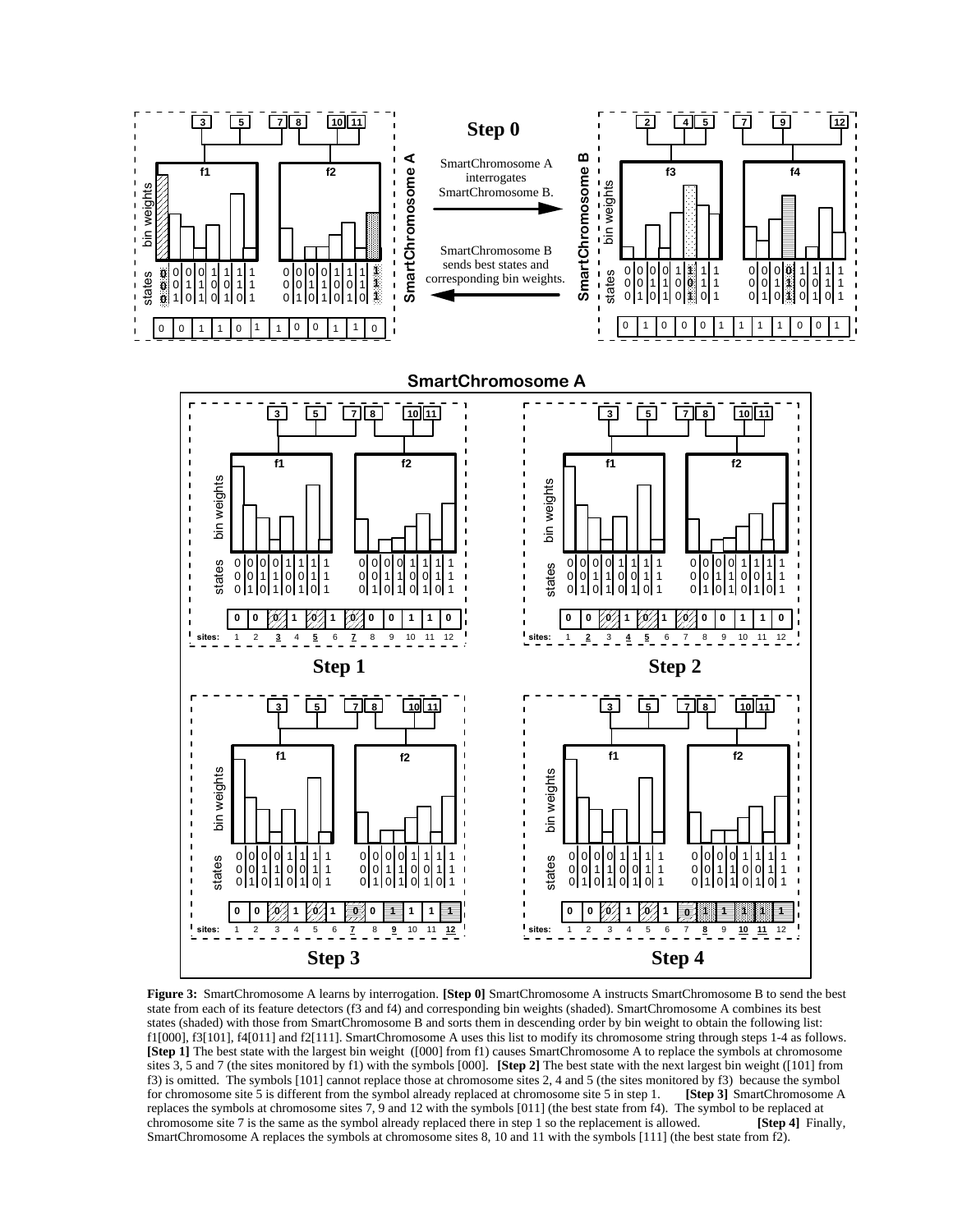Relevant parameters of a CLGA are: the number of feature detectors (*d*), feature detector size (*k*), number of mates  $(m)$ , mutation rate  $(\mu)$  and combination ratio  $(r_c)$  (or indirectly, population size). In the CLGA algorithm, population size is related to the other parameters by equation 2.1.

The most important feature of the CLGA is believed to be its use of learned chromosome feature characteristics for guiding recombination, suggesting the capacity for tailoring recombination to the problem representation at hand. If this were so, its greatest advantage would be at solving highly epistatic, non-separable problems, where bits are highly interdependent. We therefore present the following hypothesis:

**Primary Research Hypothesis:** A CLGA will outperform an SGA on highly epistatic, non-separable problems, a class of problems traditionally difficult for regular genetic algorithms.

## **3 PRELIMINARY EXPERIMENTS**

## **3.1 FIXED PARAMETERS AND CONDITIONS**

Clearly, there are a number of critical parameters in this algorithm; a comprehensive investigation of them however, is beyond the scope of this paper. To introduce the algorithm we have fixed the values of the CLGA parameters to demonstrate the potential usefulness of this approach. These parameters were not optimized, but were selected for reasons made clear in the discussion in Section 4. For all experiments, the following fixed parameter values were used:  $d=4$ ,  $k=3$ ,  $r_c=1.0$ ,  $m=1$  and mutation rate  $\mu$ =0.001, resulting in a population of 1015 SmartChromosomes. The CLGA was compared with a random CLGA with the same parameter values but with the best states selected randomly, and against a standard textbook GA (SGA). The SGA is a generational GA with scaled proportional selection using a two-point crossover and mutation. Fairly standard settings using a crossover rate of 0.6 and a mutation rate equal to the reciprocal of the chromosome length were used, along with population sizes of 50, 200 and 1016 (to match the CLGA).

## **3.2 FACTORS**

The initial experiments varied only one factor: the degree of problem epistasis. Several problem generators have been developed to facilitate the design of more controlled experiments for testing evolutionary algorithms [DeJong et al., 1997]. For our preliminary experiments, we have selected an NK-Landscape problem generator. Each algorithm was run on 50 different problems of low, medium and high epistasis, generated randomly using an NK-Landscape problem generator, following an experiment methodology outlined in DeJong et al.(1997). In the NK model of fitness landscapes, *N* represents the number of genes in a chromosome, and *K* represents the

number of linkages each gene has to other genes within the chromosome. Chromosome fitness is computed by averaging the fitness contribution of each locus. The fitness of each locus is obtained by using the corresponding allele along with the other *K* linked alleles as an index into a table of 2*K*+1 randomly generated numbers uniformly distributed in the real interval [0, 1]. In the following experiments, the neighborhood model was used, meaning that for a given locus, the set of *K* linked genes are immediately adjacent to each other, and for the purposes of generating links, the chromosome is circular. *N* was fixed at 30 with *K* set to 5 for low epistasis, 10 for medium epistasis, and 15 for high epistasis.

## **3.3 PERFORMANCE METRICS**

Performance is measured by the best-so-far string fitness. Average performance over all random problems up to and including the current generation was computed and plotted for each generation. All experiments were run for 4000 generations (or the equivalent for smaller populations).

## **3.4 RESULTS**

Results from the preliminary experiments are shown in figure 4. For clarity, SGA results are only shown for a population size of 1016, because there was no significant difference between the different population sizes. The vertical hi-lo bars represent 95% confidence intervals based on results for the 50 random problems.

Clearly, the CLGA performs better than the random CLGA for all levels of epistasis after approximately generation 200, suggesting a significant advantage of intelligent recombination over random exchange of chromosome bits. As expected, there is no significant difference between the CLGA and the SGA for low epistasis problems, because the low number of gene interactions corresponds to a relatively easy problem for an SGA. As epistasis increases, the difference between CLGA and SGA performance increases dramatically. Not only does the CLGA reach a higher best string fitness after 4000 generations, it also achieves higher string fitness in fewer generations. It is interesting to note that the difference between the SGA and the random CLGA for greater degrees of epistasis is slight, suggesting that the two-point crossover is just as disruptive as the random exchange of chromosome bits with respect to problems with high epistasis.

The relatively high standard deviation for *K*=15 after generation 2000 is actually very good. In several cases, the CLGA arrived at a best-so-far solution that was significantly better than any obtained by the SGA. The above-average outliers result in a much wider distribution.

Note that all 50 problems for each algorithm were initialized to the same initial population. To determine the effect of initial conditions on performance, an additional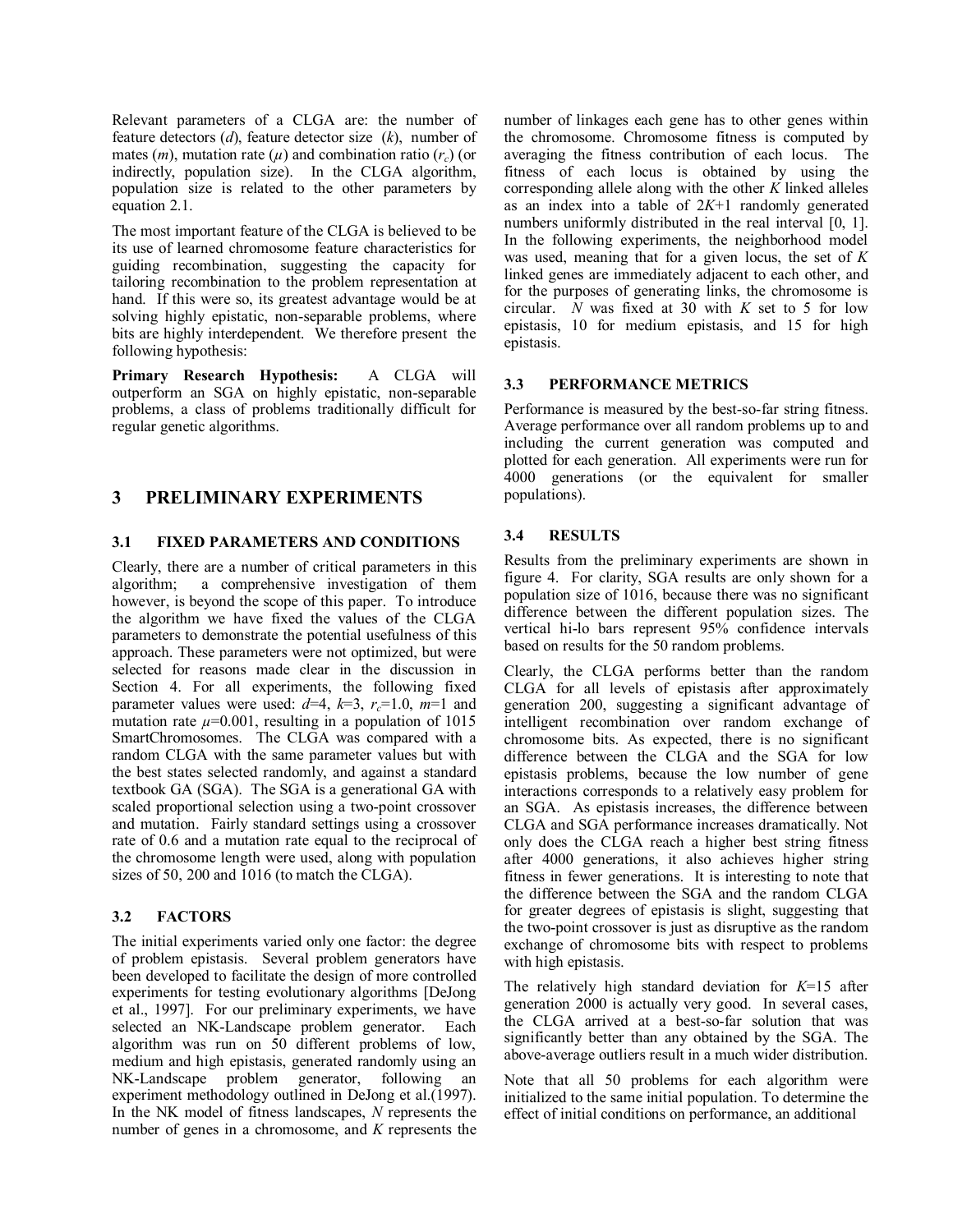

**Figure 4:** Average performance plots for the CLGA, the random CLGA and the SGA over 50 random problems for low, medium and high epistasis. 95% confidence intervals are shown.

set of experiments was run for 10 random problems using 30 different initial populations. 1200 generations were judged to be sufficient for comparing results. Figure 5 shows results that are consistent with the conclusions drawn from the previous experiments. Again, the large standard deviation for problem seed 5 for *K*=15 is due to the CLGA discovering very good solutions (>0.93) early in the evolution in 3 of the 30 initial random populations.

## **4 CONCLUSIONS AND FUTURE WORK**

Preliminary results are encouraging. Obviously, a great deal of work lies ahead in accurately evaluating the merits of the CLGA approach. Although initial results involved only a single set of parameter values for the algorithm,



**Figure 5:** Average performance after 1200 different generations for 10 random problems using 30 random populations for low, medium and high epistasis. 95% confidence intervals are shown.

several points in regard to this initial choice must be made.

First, why should a set of feature detectors of size 3 be sufficient to capture higher order bit interdependencies? We don't contend that they are. Three was chosen initially because it resulted in manageable resource requirements and seemed like a reasonable place to start. However, our preliminary results are interesting enough to warrant further investigation of the conditions under which this may be a possibility. The fact that fairly good results were obtained over a large range of epistasis suggests that the order of the schemata monitored may not have to be nearly as large as the expected degree of epistasis in order for the CLGA to successfully *disentangle* the epistatic interactions.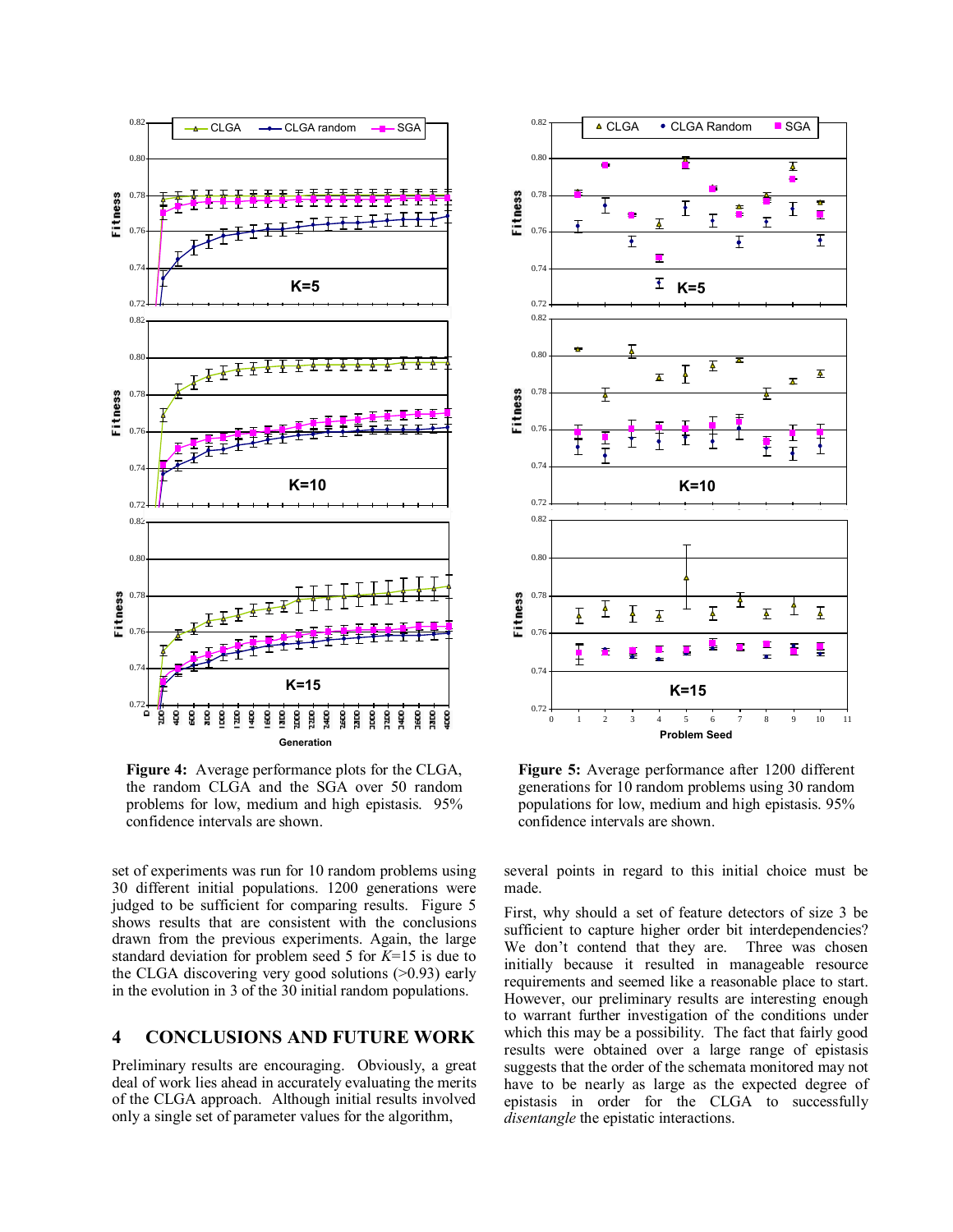Second, informal experiments with the CLGA suggested that only about 3/4 of each chromosome string should be modified using the combined knowledge of the interacting SmartChromsomes during interrogation. For example, in this paper, interrogation resulted in two SmartChromosomes combining the information of a total of eight feature detectors affecting a maximum of 24 chromosome sites (80% of the sites). Intuitively, this may be reasonable as there may need to be some balance between the amount of knowledge used to guide recombination versus the information kept from the currently held best string. This, however, will need to be further investigated.

The combination ratio for this experiment was chosen to be 1.0, meaning that all combinations of feature detectors were integrated into the population. Clearly, the choice to include all was a safe decision, enabling all order-3 schemata to be monitored. However, it would be interesting to see how small this ratio can get before significant degradation of performance occurs.

Only one mate was selected for each SmartChromosome. It is possible that inspection and interrogation of more than one mate may yield a faster dissemination of information, and a subsequent increase in convergence speed, but this has yet to be investigated.

Finally, a mutation rate of 0.001 was chosen, a value smaller than commonly used for chromosomes of this size. Given the specifics of the algorithm, it is clear that some method of "insurance" against a loss of diversity in the chromosome sites is necessary. Mutation happens to be a reasonable one. Again, informal experiments suggest that mutation needs to be rather low perhaps to avoid significant disruption of the benefits achieved by the more intelligent recombination.

The question of why the CLGA works is still a matter of speculation, but work is progressing. First, it is clear that some explicit estimation of average schema fitness is being done, guiding the population in a manner similar to standard GA selection. The difficulties associated with potentially high schema fitness variance still exists; however, the variances associated with these averages are now accessible, which gives us a valuable tool to use to interpret the relationship between these measurements and quality of a schema's fitness contribution. Second, because a SmartChromosome retains its best solution after each generation, it essentially conducts a search on its own, following an avenue of search biased weakly by the chromosome sites monitored by its feature detectors and ultimately determined by other SmartChromosomes it encounters. Since every SmartChromosome has a unique set of feature detectors, every SmartChromosome has a weak bias different from every other, exploring different subsets of hyperplanes in the fitness landscape. A SmartChromosome mixes and matches subsets of order-3 schemata to try and build a higher order schema, which, if it results in a superior string, is guaranteed to be preserved under the elitist selection policy. The new string is then observed by other SmartChromosomes during inspection

which affects their "opinion" of what the best bits are for the schemata *they* are monitoring.

There are several issues of concern:

- 1. Of primary concern is the scalability of our approach. If the size of the feature detectors must increase significantly to deal with greater degrees of epistasis, the population size may become impractical even for modest sized problems. Though we are not entirely convinced this must be so,. one possible solution might be to decrease the combination ratio to reduce the total number of feature detector combinations. Another would be to allow feature detector overlap within SmartChromosomes. The former may degrade performance, while the latter would increase the computational burden on each SmartChromosome. Both, however, would have the effect of decreasing population size.
- 2. The computational resources required for this algorithm are significantly larger than for a regular GA, since what is a simple structure in a regular GA is now (at the software level) an entire object, with its own functions and memory. However, the algorithm can be implemented entirely in parallel, which may make this concern a moot point as parallel processing systems become more readily available. Conversely, a serial implementation may still be competitive if the bottle neck is the evaluation of the fitness function, or if, as our preliminary experiments suggest, the algorithm is general enough to effectively deal with both epistatic and non-epistatic problems.
- 3. The problem of premature convergence for the population is now shifted in emphasis from the population strings to the CLAs. The CLAs of each SmartChromosome become entrenched in their "opinion" on what are the best bit configurations given the observations they have made. The full ramifications of this are not yet clear.
- 4. It is also not yet clear how sensitive the CLGA is to its parameters, or how the parameters directly relate to its performance. At first glance, the number of parameters may seem large, but constraints and relationships between parameters limit the number of practical combinations.

Work is continuing with experiments using other problem generators and a more thorough investigation of CLGA parameters. Several interesting avenues of research are also being investigated. Because each SmartChromosome is capable of remembering its interactions, it can adapt more readily to the fitness landscape as it discovers and explores the space in conjunction with the other members of the population. For example, Hamming distance and fitness differential might be correlated over its interactions to give the SmartChromosome some idea of the ruggedness of the fitness landscape. In this way, it may be able to say, increase or decrease its own mutation depending on whether it estimates the fitness landscape to be rough or smooth. Mutation may also be made "smart"